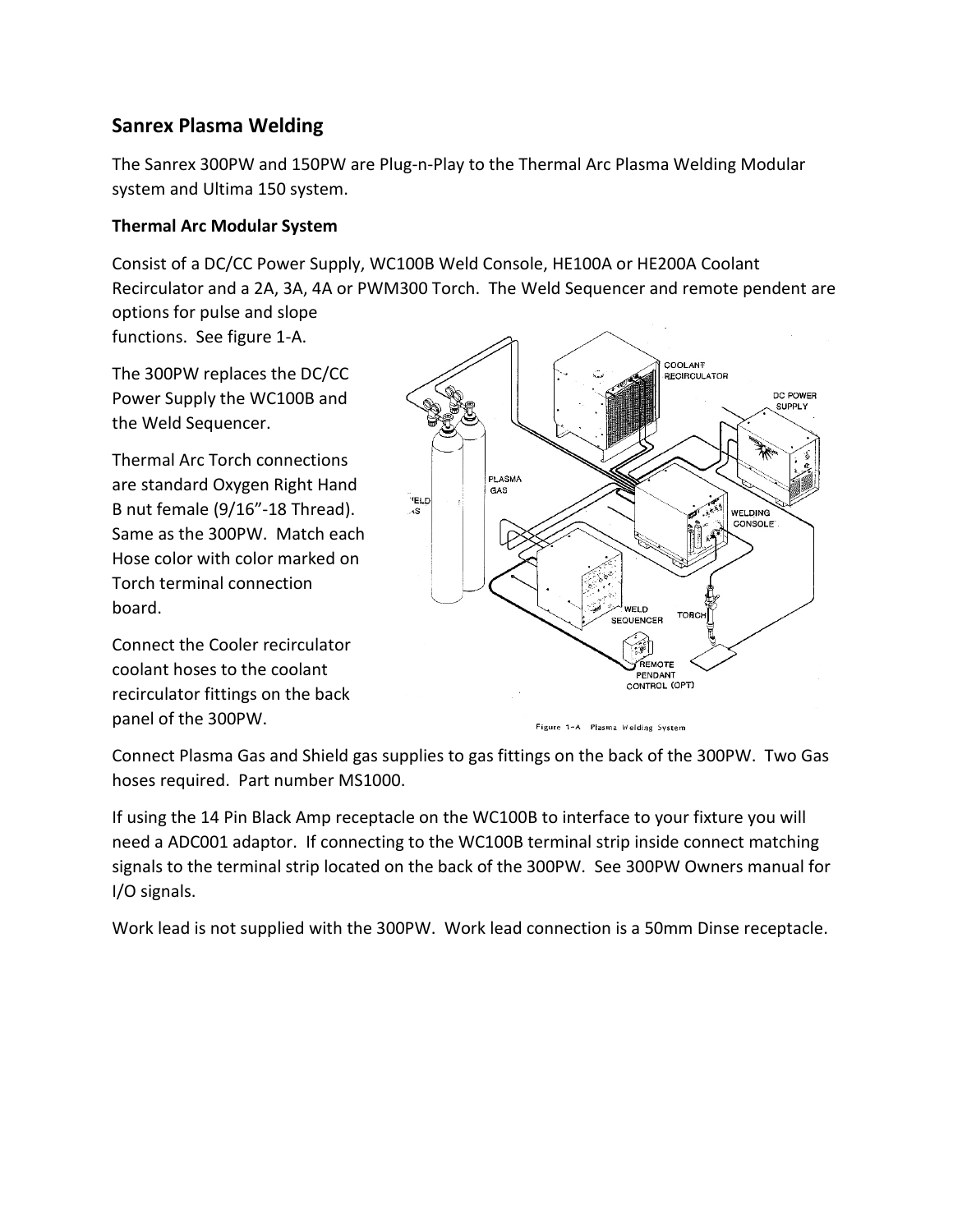## **Thermal Arc Ultima 150**

The 150PW replaces the complete Ultima 150.

Connect Plasma Gas and Shield gas supplies to gas fittings on the back of the 150PW. Two Gas hoses required. Part number MS1000.

Work lead is not supplied with the 150PW. Work lead connection is a 50mm Dinse receptacle.

If using the 14 Pin Black Amp receptacle on the Ultima 150 to interface to your fixture you will need a ADC001 adaptor. If connecting to the Ultima 150 terminal strip inside connect matching signals to the terminal strip located on the back of the 150PW. See 150PW Owners Manual for I/O signals.

Ultima 150 Torch includes a quick disconnect. To connect same torch to 150PW you must remove the quick disconnect assy. Remove items 1 through 9 from item 10 torch leads. The torch leads will then connect direct to the 150PW male torch connections.